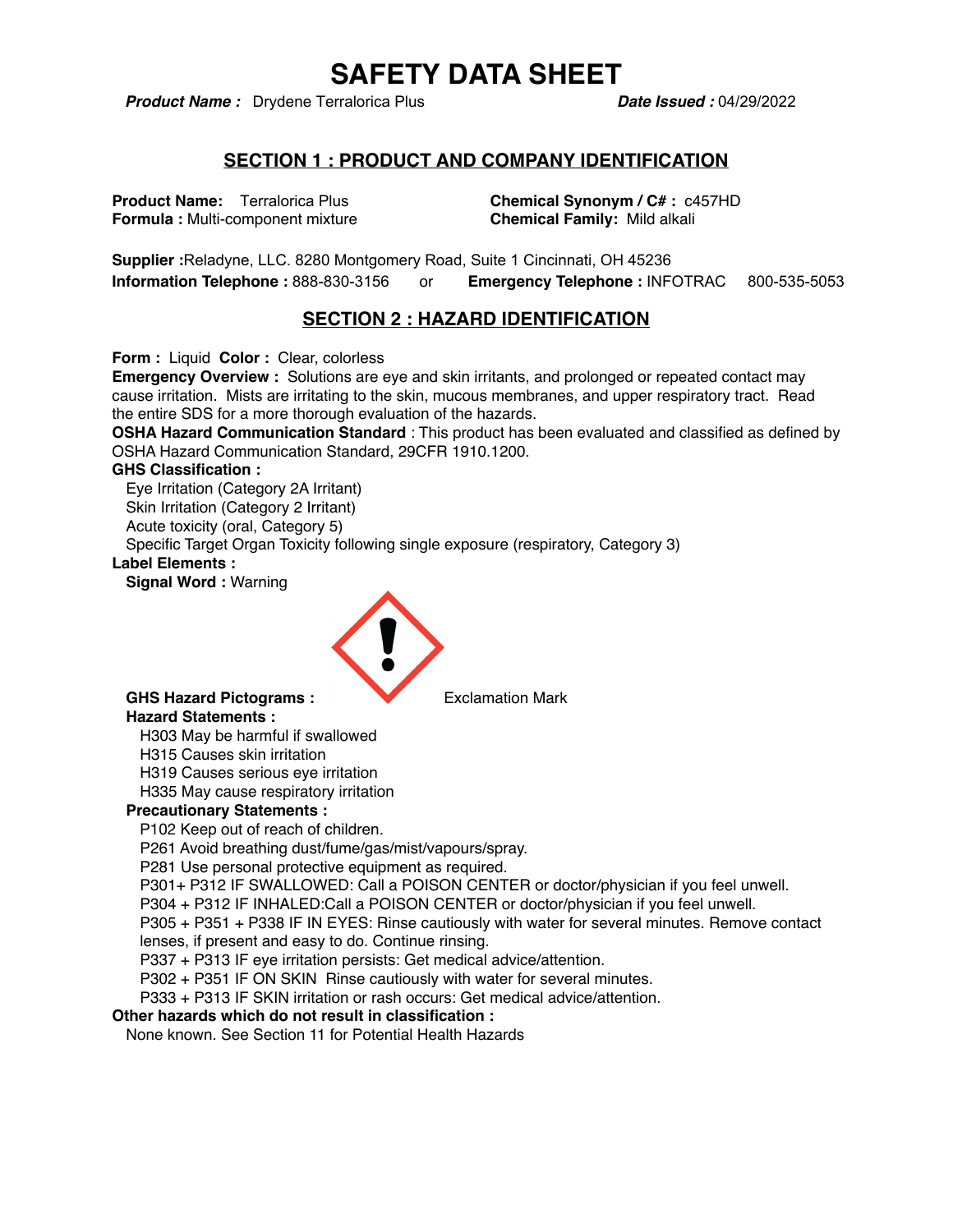**Product Name :** Drydene Terralorica Plus **Date Issued : 04/29/2022** 

## **SECTION 3 : COMPOSITION / INFORMATION ON INGREDIENTS**

| Hazardous Ingredient(s)   | $CAS \#$ | $%$ (w/w) |
|---------------------------|----------|-----------|
| None considered hazardous | -        | -         |

Unlisted components are considered non-hazardous as per 29CFR1910.1200g2C. See section 15 for specific state right-to-know information if applicable.

# **SECTION 4 : FIRST AID MEASURES**

**Eye Contact:** Immediately flush contacted area repeatedly with water for at least 15 minutes, holding eyelids open. Contact a physician for treatment.

**Skin Contact:** Immediately flush contacted area repeatedly with water for at least 15 minutes. If irritation persists, contact a physician for treatment. Clean contaminated clothing before reuse.

**Inhalation:** Inhalation is not an expected route of exposure. If respiratory irritation or distress occurs, remove victim to fresh air. If irritation persists, seek medical attention.

**Ingestion:** Never give anything by mouth to an unconscious person. If swallowed, do not induce vomiting. Give 1-2 glasses of water to drink, if conscious and alert.

**Notes to physician :** treat symptomatically. No specific antidote available. Consideration should be given to the possibility that overexposure to materials other than this product may have occurred.

# **SECTION 5 : FIRE FIGHTING MEASURES**

**Extinguishing Media:** None required.

**Fire Fighting Procedures:** Use caution when fighting any fire. Adequate respiratory protection is essential.

**Unusual Fire and Explosion Hazards:** None known.

## **SECTION 6 : ACCIDENTAL RELEASE MEASURES**

**Personal precautions :** Use suitable protective equipment (See Section 8 : "Exposure controls / personal protection").

**Steps to be taken in case material is released or spilled:**

**Small Spill:** Absorb with suitable absorbent such as sand or vermiculite.

**Large Spill:** Stop leak at source and contain spill with dike made of inert material such as sand or diatomaceous earth. Pump material to suitable container for possible reuse.

**Solid spill:** Sweep up and return to container.

## **SECTION 7 : HANDLING AND STORAGE**

**Handling:** Avoid breathing vapors and mists. Avoid direct or prolonged contact with skin and eyes. In cold weather, liquids may stratify and freeze. This does not damage the product. If freezing occurs, thaw and remix before using. Frozen material may be thawed in a warm room. Avoid localized overheating. Vent drums while heating. Mix thoroughly to assure homogeneity. Handle with care. Wash thoroughly after handling.

**Storage Requirements:** Keep container closed. Store in an area that is dry and well-ventilated, away from incompatible materials (see section 10). For Industrial and commercial use only!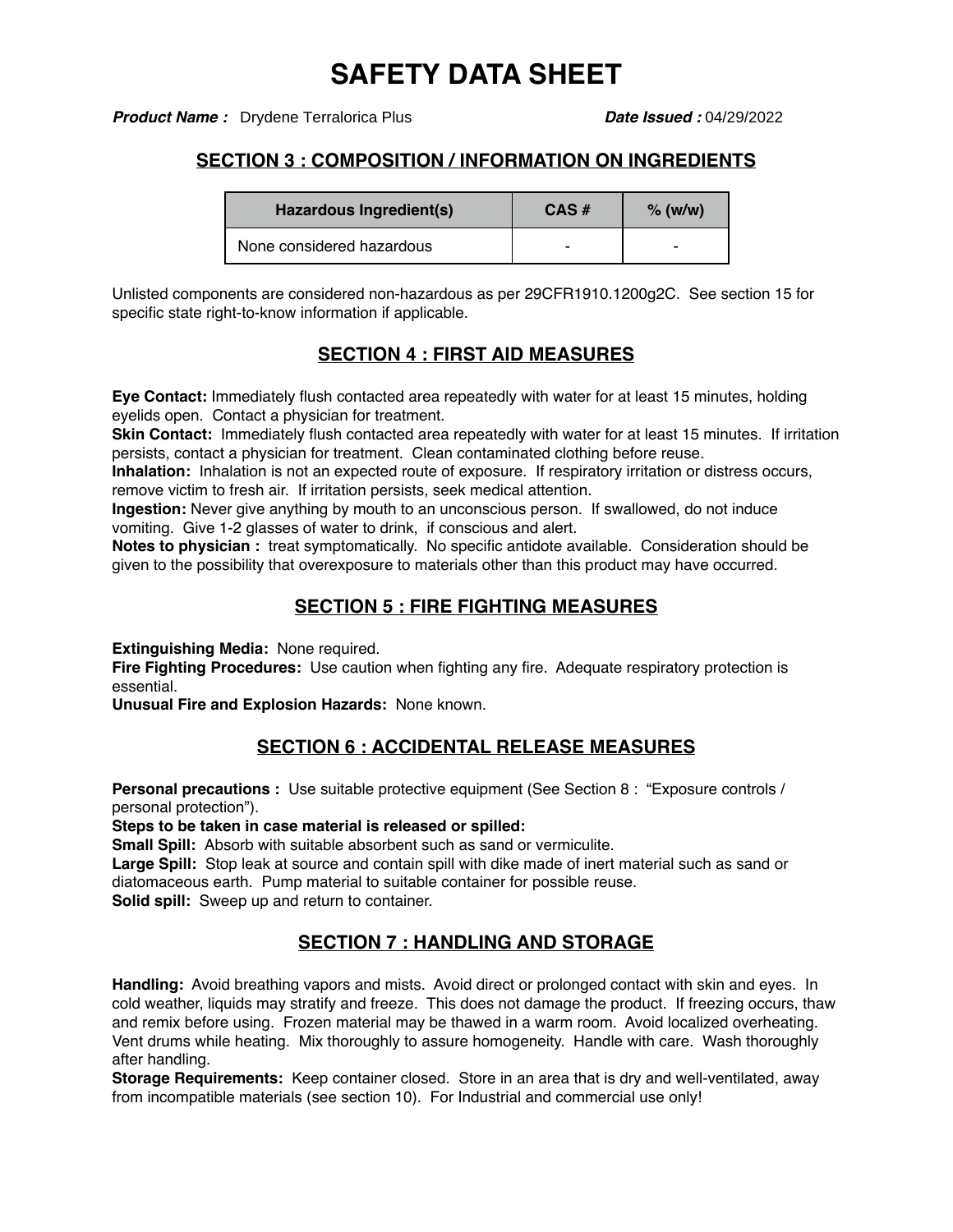**Product Name :** Drydene Terralorica Plus **Date Issued : 04/29/2022** 

## **SECTION 8 : EXPOSURE CONTROLS / PERSONAL PROTECTION**

| Hazardous Ingredient      | <b>ACGIH TLV</b><br>(mg/m3)<br><b>TWA</b> | <b>ACGIH TLV</b><br>(mg/m3)<br><b>STEL</b> |
|---------------------------|-------------------------------------------|--------------------------------------------|
| None considered hazardous | -                                         |                                            |

#### **Engineering measures :**

**Ventilation / Local Exhaust :** General room ventilation. **Ventilation / Mechanical Recommendations:** None required. **Personal protective equipment : Respiratory Protection: Not required for properly ventilated areas. Skin Protection:** Vinyl or rubber protective gloves. **Eye Protection:** Goggles or face shield. **Other Protective Equipment:** Vinyl apron (optional).

## **SECTION 9 : PHYSICAL AND CHEMICAL PROPERTIES**

**Appearance / Odor:** Clear, colorless to light amber liquid, odor nil. **pH(100%)** = 7 - 8 **pH (1%):** 7 - 8.5 **Specific Gravity:** 1.12 **Boiling Point (°F)** : 212+ **Evaporation Rate**(water=1): N/A **% Volatile:** N/A **Vapor Density(air=1) :** N/A **Vapor Pressure(mmHg):** N/A **Flash Point Method Used: N/A Flammable Limits: LEL =** N/A **UEL =** N/A

## **SECTION 10 : STABILITY AND REACTIVITY**

**Hazardous Decomposition Products:** None. **Chemical Stability:** Stable. **Conditions to Avoid:** Avoid contact with hot solutions, splashing solutions, prolonged skin contact. **Incompatibility with other Substances:** Acids, oxidizers **Hazardous Polymerization:** Will not occur.

## **SECTION 11 : TOXICOLOGICAL INFORMATION**

**Potential Health Hazards (as mild alkaline or detergent blend) :** 

**Inhalation:** Inhalation of mists or dusts may cause irritation to respiratory tract. Symptoms from excessive inhalation or of concentrated product may include gasping or coughing and difficulty breathing. Excessive contact may cause damage to the nasal septum.

**Skin Contact:** May cause mild irritation. Concentrated or prolonged contact may cause irritation with redness and blistering.

**Eye Contact:** May cause mild irritation. Concentrated or prolonged contact may cause conjuctival edema and corneal destruction.

**Ingestion:** Swallowing may produce gastrointestinal upset. Symptoms from ingestion of large doses may include severe abdominal pain, vomiting, and diarrhea.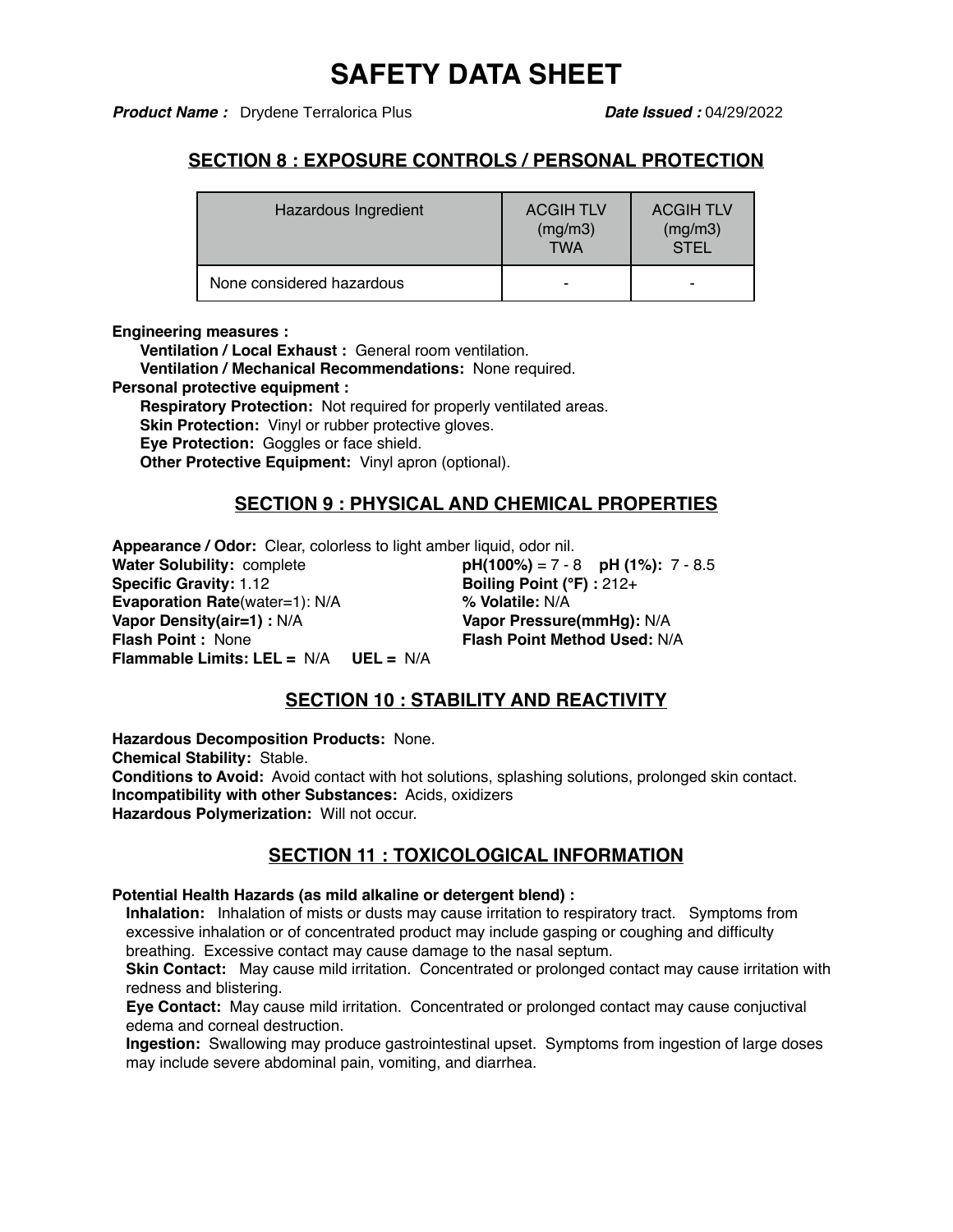**Product Name :** Drydene Terralorica Plus **Date Issued : 04/29/2022** 

**Toxicological Data:** Toxicological studies were not performed on the blended product, although it is considered to be a severe eye irritant, and moderately irritating to the skin.

**Carcinogenicity:** This product does not contain any materials considered to be carcinogenous according to OSHA, NTP, IARC, or ACGIH.

## **SECTION 12 : ECOLOGICAL INFORMATION**

**Ecotoxicological Information:** No data found for the blended product.

## **SECTION 13 : DISPOSAL CONSIDERATIONS**

**Waste Disposal Method:** Recycle, recovery and reuse of materials, where permitted, is encouraged as an alternate to disposal as a waste. Hazardous waste classification under federal regulations (40 CFR Part 261 et seq) is dependent upon whether a material is a RCRA listed hazardous waste or has any of the four RCRA hazardous waste characteristics. Refer to 40 CFR Part 261.33 to determine if a given material to be disposed of is a RCRA listed hazardous waste. RCRA Hazardous Waste Characteristics: There are four characteristics defined in 40 CFR Section 261.21-61.24: *Ignitability, Corrosivity, Reactivity, and Toxicity*. To determine Ignitability, see Section 9 of this SDS (flash point). For Corrosivity, see Sections 9 and 14 (pH and DOT corrosivity). For Reactivity, see Section 10 (incompatible materials). For Toxicity, see Section 2 (composition). Federal regulations are subject to change. State and local requirements, which may differ from or be more stringent than the federal regulations, may also apply to the classification of the material if it is to be disposed.

**Is the unused product a RCRA hazardous waste (40CFR261.33) if discarded?** No **If yes, the RCRA ID number is :** N/A

## **SECTION 14 : TRANSPORTATION INFORMATION**

**Transportation Emergency Telephone Number:** 3E 24 hour number : (866)302-6855\* \*Please refer to c# referenced in section 1 of this sds.

**UN Number / DOT Proper Shipping Name / DOT Hazard Class /Packing Group / DOT Label & other information:** NOT REGULATED BY DOT (mildly alkaline cleaning liquid NOIBN)

## **SECTION 15 : REGULATORY INFORMATION**

#### **US FEDERAL REGULATIONS :**

**TSCA (Toxic Substances Control Act) Status : TSCA (United States)** The intentional ingredients of this product are listed.

**CERCLA RQ - 40CFR302.4(a) :** none listed

**SARA 302 Components - 40 CFR 355 Appendix A :** none

SARA 311/312 Classification - 40 CFR 370.2 : meets the following categories : none known

**SARA 313 Components - 40 CFR 372.65:** This product does not contain any chemicals subject to reporting requirements.